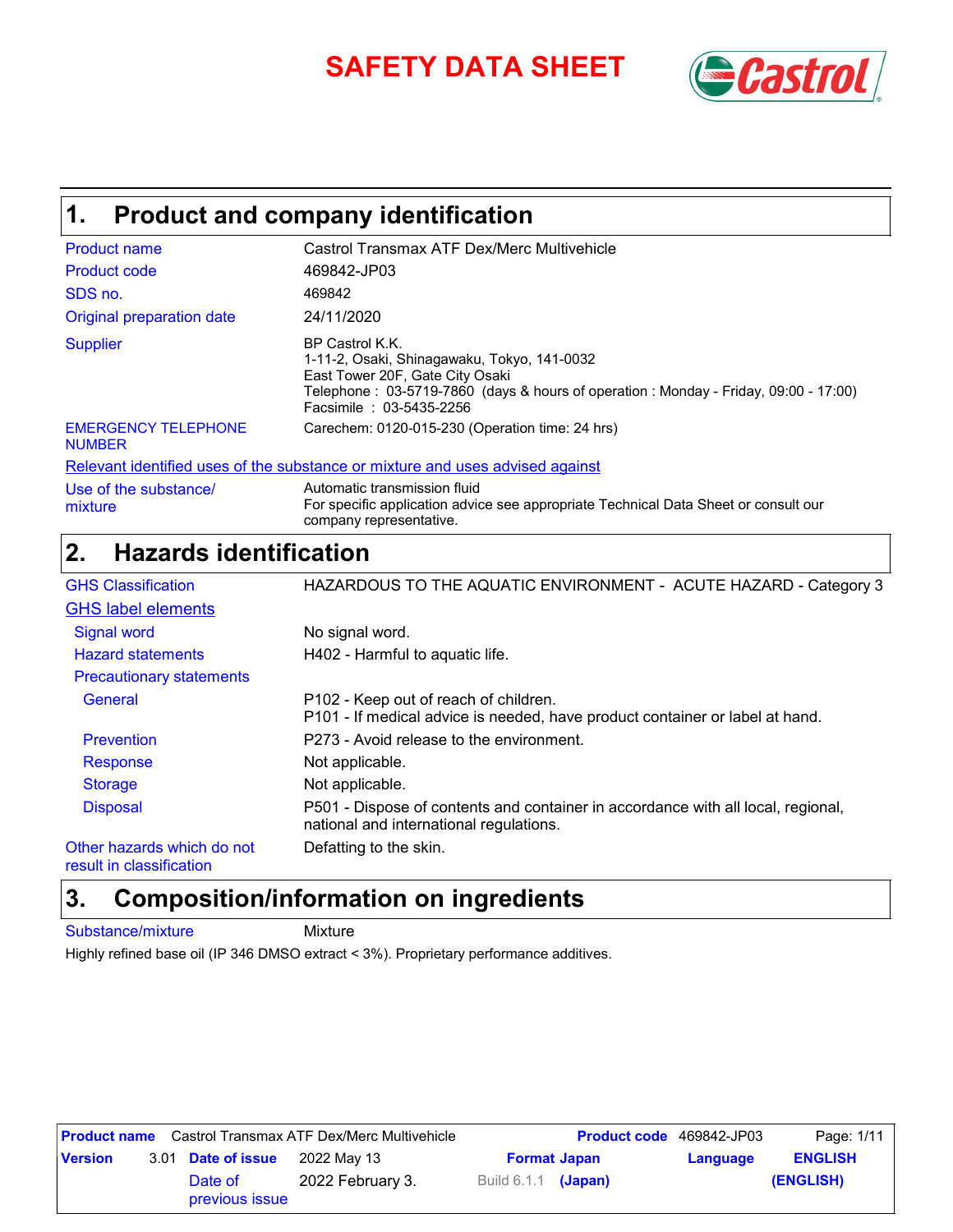### **3. Composition/information on ingredients**

| v.<br><u>UUNNUUNINIUUNIIKKUUN UN INAI VUIVIILU</u>                                                                                                                                                                                                                  |                |                       |
|---------------------------------------------------------------------------------------------------------------------------------------------------------------------------------------------------------------------------------------------------------------------|----------------|-----------------------|
| Ingredient name                                                                                                                                                                                                                                                     | $\frac{9}{6}$  | <b>CAS</b> number     |
| Distillates (petroleum), hydrotreated heavy<br>paraffinic                                                                                                                                                                                                           | ≥50 - ≤75      | 64742-54-7            |
| Distillates (petroleum), hydrotreated heavy<br>paraffinic                                                                                                                                                                                                           | $≥25 - ≤50$    | 64742-54-7            |
| Distillates (petroleum), hydrotreated light<br>paraffinic                                                                                                                                                                                                           | ≤3.0           | 64742-55-8            |
| 2-Propenoic acid, 2-methyl-, butyl ester,<br>polymer with N-[3-(dimethylamino)propyl]<br>-2-methyl-2-propenamide, dodecyl 2-methyl-<br>2-propenoate, eicosyl 2-methyl-<br>2-propenoate, hexadecyl 2-methyl-<br>2-propenoate and octadecyl 2-methyl-<br>2-propenoate | ≤ $3.0$        | 176487-46-0           |
| Amines, polyethylenepoly-, reaction<br>products with succinic anhydride<br>polyisobutenyl derivs., borated                                                                                                                                                          | ≤3.0           | 134758-95-5           |
| Bis (2-hydroxyethyl) tallow alkylamine<br>2-(2-heptadec-8-enyl-2-imidazolin-1-yl)<br>ethanol                                                                                                                                                                        | ≤0.10<br>≤0.10 | 61791-44-4<br>95-38-5 |

**There are no additional ingredients present which, within the current knowledge of the supplier and in the concentrations applicable, are classified as hazardous to health or the environment and hence require reporting in this section.**

**Occupational exposure limits, if available, are listed in Section 8.**

**Applicability to local regulations are determined with consideration of reactions of constituents included in the formulation. Please see section 15 for regulatory information.**

#### **First aid measures 4.**

#### Description of necessary first aid measures

| Eye contact                                        | In case of contact, immediately flush eyes with plenty of water for at least 15<br>minutes. Eyelids should be held away from the eyeball to ensure thorough rinsing.<br>Check for and remove any contact lenses. Get medical attention.                                                        |
|----------------------------------------------------|------------------------------------------------------------------------------------------------------------------------------------------------------------------------------------------------------------------------------------------------------------------------------------------------|
| <b>Inhalation</b>                                  | If inhaled, remove to fresh air. In case of inhalation of decomposition products in a<br>fire, symptoms may be delayed. The exposed person may need to be kept under<br>medical surveillance for 48 hours. Get medical attention if symptoms occur.                                            |
| <b>Skin contact</b>                                | Wash skin thoroughly with soap and water or use recognised skin cleanser.<br>Remove contaminated clothing and shoes. Wash clothing before reuse. Clean<br>shoes thoroughly before reuse. Get medical attention if symptoms occur.                                                              |
| Ingestion                                          | Do not induce vomiting unless directed to do so by medical personnel. Never give<br>anything by mouth to an unconscious person. If unconscious, place in recovery<br>position and get medical attention immediately. Get medical attention if adverse<br>health effects persist or are severe. |
| Most important symptoms/effects, acute and delayed |                                                                                                                                                                                                                                                                                                |
|                                                    | See Section 11 for more detailed information on health effects and symptoms.                                                                                                                                                                                                                   |
|                                                    | Indication of immediate medical attention and special treatment needed, if necessary                                                                                                                                                                                                           |
| <b>Protection of first-aiders</b>                  | No action shall be taken involving any personal risk or without suitable training. It<br>may be dangerous to the person providing aid to give mouth-to-mouth resuscitation.                                                                                                                    |
| Notes to physician                                 | Treatment should in general be symptomatic and directed to relieving any effects.<br>In case of inhalation of decomposition products in a fire, symptoms may be delayed.<br>The exposed person may need to be kept under medical surveillance for 48 hours.                                    |
| <b>Specific treatments</b>                         | No specific treatment.                                                                                                                                                                                                                                                                         |

|                |                           | <b>Product name</b> Castrol Transmax ATF Dex/Merc Multivehicle |                       | <b>Product code</b> 469842-JP03 |          | Page: 2/11     |
|----------------|---------------------------|----------------------------------------------------------------|-----------------------|---------------------------------|----------|----------------|
| <b>Version</b> | 3.01 Date of issue        | 2022 Mav 13                                                    |                       | <b>Format Japan</b>             | Language | <b>ENGLISH</b> |
|                | Date of<br>previous issue | 2022 February 3.                                               | Build $6.1.1$ (Japan) |                                 |          | (ENGLISH)      |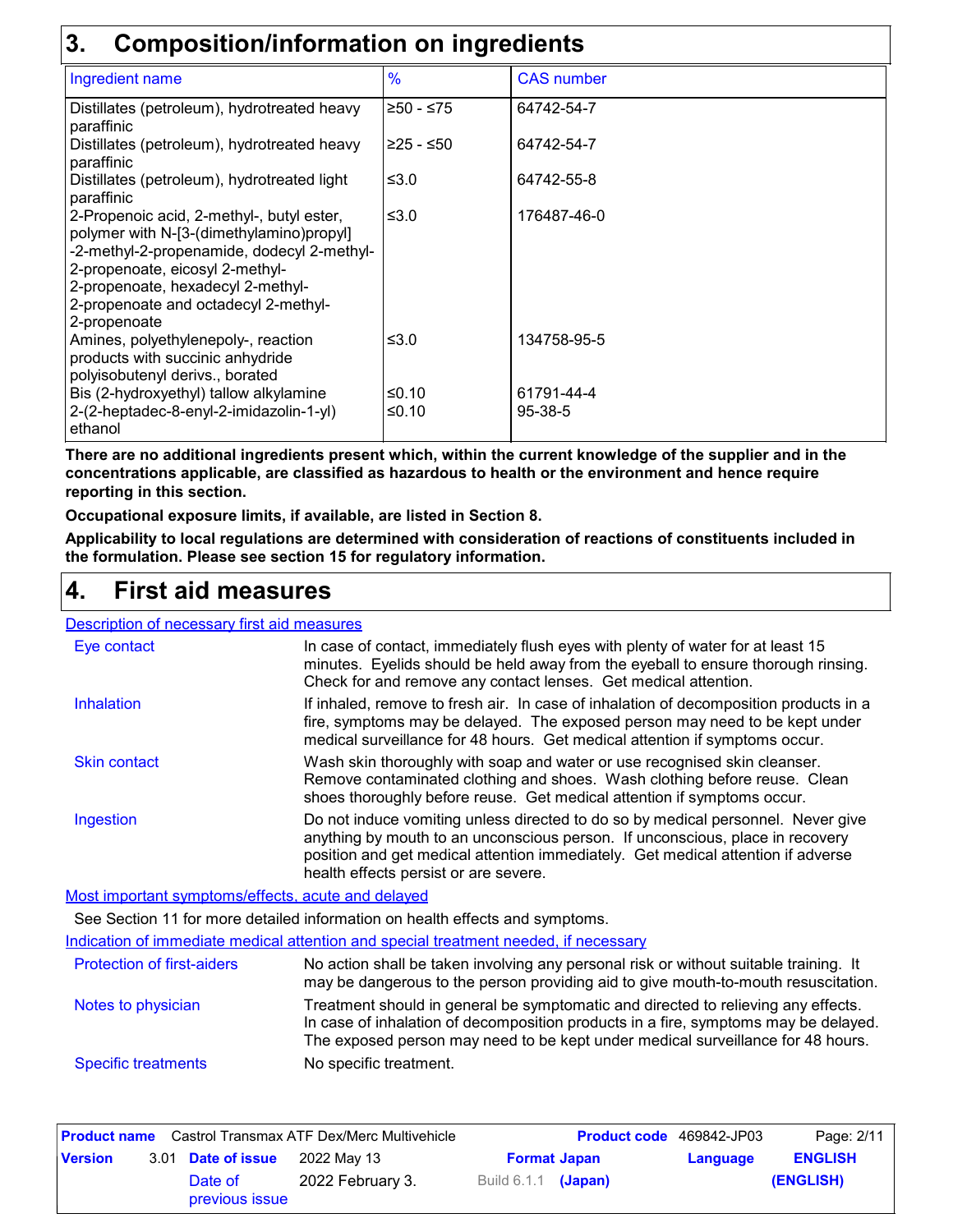### **Firefighting measures 5.**

| <b>Extinguishing media</b>                        |                                                                                                                                                                                                                                                                          |
|---------------------------------------------------|--------------------------------------------------------------------------------------------------------------------------------------------------------------------------------------------------------------------------------------------------------------------------|
| <b>Suitable</b>                                   | Use foam or all-purpose dry chemical to extinguish.                                                                                                                                                                                                                      |
| Not suitable                                      | Do not use water jet.                                                                                                                                                                                                                                                    |
| Specific hazards arising from<br>the chemical     | Fire water contaminated with this material must be contained and prevented from<br>being discharged to any waterway, sewer or drain. In a fire or if heated, a pressure<br>increase will occur and the container may burst. This material is harmful to aquatic<br>life. |
| Hazardous thermal<br>decomposition products       | Combustion products may include the following:<br>carbon oxides (CO, CO <sub>2</sub> ) (carbon monoxide, carbon dioxide)<br>nitrogen oxides (NO, NO <sub>2</sub> etc.)                                                                                                   |
| Special protective actions for<br>fire-fighters   | No action shall be taken involving any personal risk or without suitable training.<br>Promptly isolate the scene by removing all persons from the vicinity of the incident if<br>there is a fire.                                                                        |
| Special protective equipment<br>for fire-fighters | Fire-fighters should wear positive pressure self-contained breathing apparatus<br>(SCBA) and full turnout gear.                                                                                                                                                          |

#### **Accidental release measures 6.**

#### Personal precautions, protective equipment and emergency procedures

| For non-emergency<br>personnel                       | Contact emergency personnel. No action shall be taken involving any personal risk<br>or without suitable training. Evacuate surrounding areas. Keep unnecessary and<br>unprotected personnel from entering. Do not touch or walk through spilt material.<br>Avoid breathing vapour or mist. Provide adequate ventilation. Put on appropriate<br>personal protective equipment. Floors may be slippery; use care to avoid falling.                                                                                        |
|------------------------------------------------------|--------------------------------------------------------------------------------------------------------------------------------------------------------------------------------------------------------------------------------------------------------------------------------------------------------------------------------------------------------------------------------------------------------------------------------------------------------------------------------------------------------------------------|
| For emergency responders                             | Entry into a confined space or poorly ventilated area contaminated with vapour, mist<br>or fume is extremely hazardous without the correct respiratory protective equipment<br>and a safe system of work. Wear self-contained breathing apparatus. Wear a<br>suitable chemical protective suit. Chemical resistant boots. See also the<br>information in "For non-emergency personnel".                                                                                                                                  |
| <b>Environmental precautions</b>                     | Avoid dispersal of spilt material and runoff and contact with soil, waterways, drains<br>and sewers. Inform the relevant authorities if the product has caused environmental<br>pollution (sewers, waterways, soil or air). Water polluting material. May be harmful<br>to the environment if released in large quantities.                                                                                                                                                                                              |
| Methods and material for containment and cleaning up |                                                                                                                                                                                                                                                                                                                                                                                                                                                                                                                          |
| <b>Small spill</b>                                   | Stop leak if without risk. Move containers from spill area. Absorb with an inert<br>material and place in an appropriate waste disposal container. Dispose of via a<br>licensed waste disposal contractor.                                                                                                                                                                                                                                                                                                               |
| Large spill                                          | Stop leak if without risk. Move containers from spill area. Approach the release<br>from upwind. Prevent entry into sewers, water courses, basements or confined<br>areas. Contain and collect spillage with non-combustible, absorbent material e.g.<br>sand, earth, vermiculite or diatomaceous earth and place in container for disposal<br>according to local regulations. Contaminated absorbent material may pose the<br>same hazard as the spilt product. Dispose of via a licensed waste disposal<br>contractor. |
|                                                      | In the case of spillage at sea approved dispersants may be used where authorised<br>by the appropriate government/regulatory authorities.                                                                                                                                                                                                                                                                                                                                                                                |
|                                                      |                                                                                                                                                                                                                                                                                                                                                                                                                                                                                                                          |

|                |                                                                 |                           | <b>Product name</b> Castrol Transmax ATF Dex/Merc Multivehicle |                       | <b>Product code</b> 469842-JP03 |  | Page: 3/11 |
|----------------|-----------------------------------------------------------------|---------------------------|----------------------------------------------------------------|-----------------------|---------------------------------|--|------------|
| <b>Version</b> | 3.01 <b>Date of issue</b><br>2022 Mav 13<br><b>Format Japan</b> |                           |                                                                | Language              | <b>ENGLISH</b>                  |  |            |
|                |                                                                 | Date of<br>previous issue | 2022 February 3.                                               | Build $6.1.1$ (Japan) |                                 |  | (ENGLISH)  |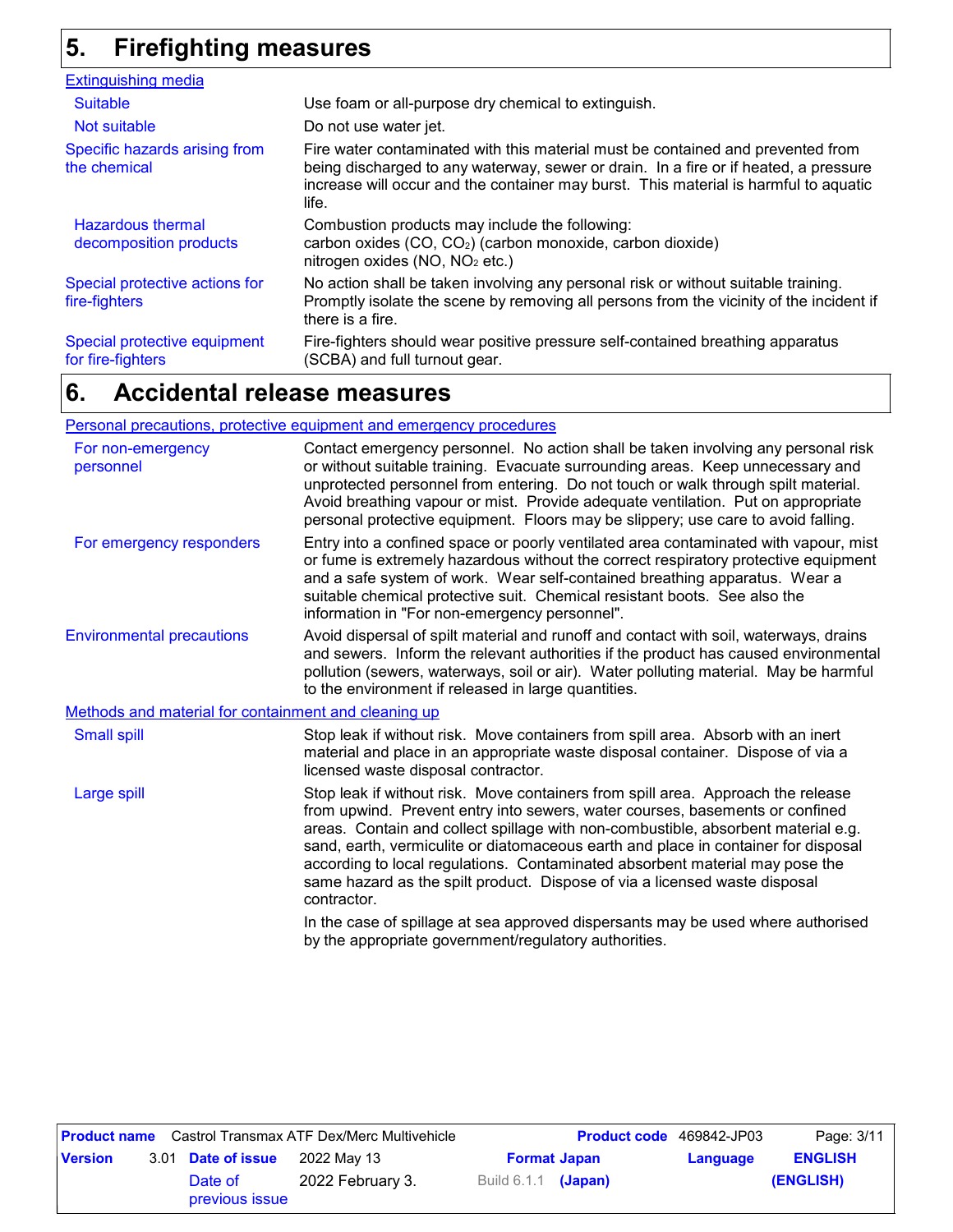### **Handling and storage 7.**

| <b>Protective measures</b>                | Put on appropriate personal protective equipment (see Section 8). Do not ingest.<br>Avoid contact with eyes, skin and clothing. Avoid breathing vapour or mist. Keep in<br>the original container or an approved alternative made from a compatible material,<br>kept tightly closed when not in use. Empty containers retain product residue and<br>can be hazardous. Do not reuse container. Avoid contact of spilt material and<br>runoff with soil and surface waterways.                                                                                                                  |
|-------------------------------------------|------------------------------------------------------------------------------------------------------------------------------------------------------------------------------------------------------------------------------------------------------------------------------------------------------------------------------------------------------------------------------------------------------------------------------------------------------------------------------------------------------------------------------------------------------------------------------------------------|
| Advice on general<br>occupational hygiene | Eating, drinking and smoking should be prohibited in areas where this material is<br>handled, stored and processed. Wash thoroughly after handling. Remove<br>contaminated clothing and protective equipment before entering eating areas. See<br>also Section 8 for additional information on hygiene measures.                                                                                                                                                                                                                                                                               |
| <b>Conditions for safe storage</b>        | Store in accordance with local regulations. Store in original container protected from<br>direct sunlight in a dry, cool and well-ventilated area, away from incompatible<br>materials (see Section 10) and food and drink. Keep container tightly closed and<br>sealed until ready for use. Store and use only in equipment/containers designed for<br>use with this product. Containers that have been opened must be carefully resealed<br>and kept upright to prevent leakage. Do not store in unlabelled containers. Use<br>appropriate containment to avoid environmental contamination. |
| Not suitable                              | Avoid all possible sources of ignition (spark or flame).                                                                                                                                                                                                                                                                                                                                                                                                                                                                                                                                       |

#### **Exposure controls/personal protection 8.**

#### Control parameters

Occupational exposure limits

| Ingredient name                                        |                                                                                                                                                                                                                                                                                                                                                                                                                                                                                                                                                                                                                                                                                                                                | <b>Exposure limits</b>                                                                                                        |  |  |  |
|--------------------------------------------------------|--------------------------------------------------------------------------------------------------------------------------------------------------------------------------------------------------------------------------------------------------------------------------------------------------------------------------------------------------------------------------------------------------------------------------------------------------------------------------------------------------------------------------------------------------------------------------------------------------------------------------------------------------------------------------------------------------------------------------------|-------------------------------------------------------------------------------------------------------------------------------|--|--|--|
| Distillates (petroleum), hydrotreated heavy paraffinic |                                                                                                                                                                                                                                                                                                                                                                                                                                                                                                                                                                                                                                                                                                                                | Japan Society for Occupational Health<br>(Japan).<br>OEL-M: 3 mg/m <sup>3</sup> 8 hours. Issued/Revised:<br>1/1977 Form: Mist |  |  |  |
| Distillates (petroleum), hydrotreated heavy paraffinic |                                                                                                                                                                                                                                                                                                                                                                                                                                                                                                                                                                                                                                                                                                                                | Japan Society for Occupational Health<br>(Japan).<br>OEL-M: 3 mg/m <sup>3</sup> 8 hours. Issued/Revised:<br>1/1977 Form: Mist |  |  |  |
| Distillates (petroleum), hydrotreated light paraffinic |                                                                                                                                                                                                                                                                                                                                                                                                                                                                                                                                                                                                                                                                                                                                | Japan Society for Occupational Health<br>(Japan).<br>OEL-M: 3 mg/m <sup>3</sup> 8 hours. Issued/Revised:<br>1/1977 Form: Mist |  |  |  |
| <b>Recommended monitoring</b><br>procedures            | If this product contains ingredients with exposure limits, personal, workplace<br>atmosphere or biological monitoring may be required to determine the effectiveness<br>of the ventilation or other control measures and/or the necessity to use respiratory<br>protective equipment. Reference should be made to appropriate monitoring<br>standards. Reference to national guidance documents for methods for the                                                                                                                                                                                                                                                                                                            |                                                                                                                               |  |  |  |
| Appropriate engineering<br>controls                    | determination of hazardous substances will also be required.<br>All activities involving chemicals should be assessed for their risks to health, to<br>ensure exposures are adequately controlled. Personal protective equipment should<br>only be considered after other forms of control measures (e.g. engineering controls)<br>have been suitably evaluated. Personal protective equipment should conform to<br>appropriate standards, be suitable for use, be kept in good condition and properly<br>maintained.<br>Your supplier of personal protective equipment should be consulted for advice on<br>selection and appropriate standards. For further information contact your national<br>organisation for standards. |                                                                                                                               |  |  |  |

|                |                           | <b>Product name</b> Castrol Transmax ATF Dex/Merc Multivehicle |                            | <b>Product code</b> 469842-JP03 |          | Page: 4/11     |
|----------------|---------------------------|----------------------------------------------------------------|----------------------------|---------------------------------|----------|----------------|
| <b>Version</b> | 3.01 Date of issue        | 2022 May 13                                                    |                            | <b>Format Japan</b>             | Language | <b>ENGLISH</b> |
|                | Date of<br>previous issue | 2022 February 3.                                               | Build 6.1.1 <b>(Japan)</b> |                                 |          | (ENGLISH)      |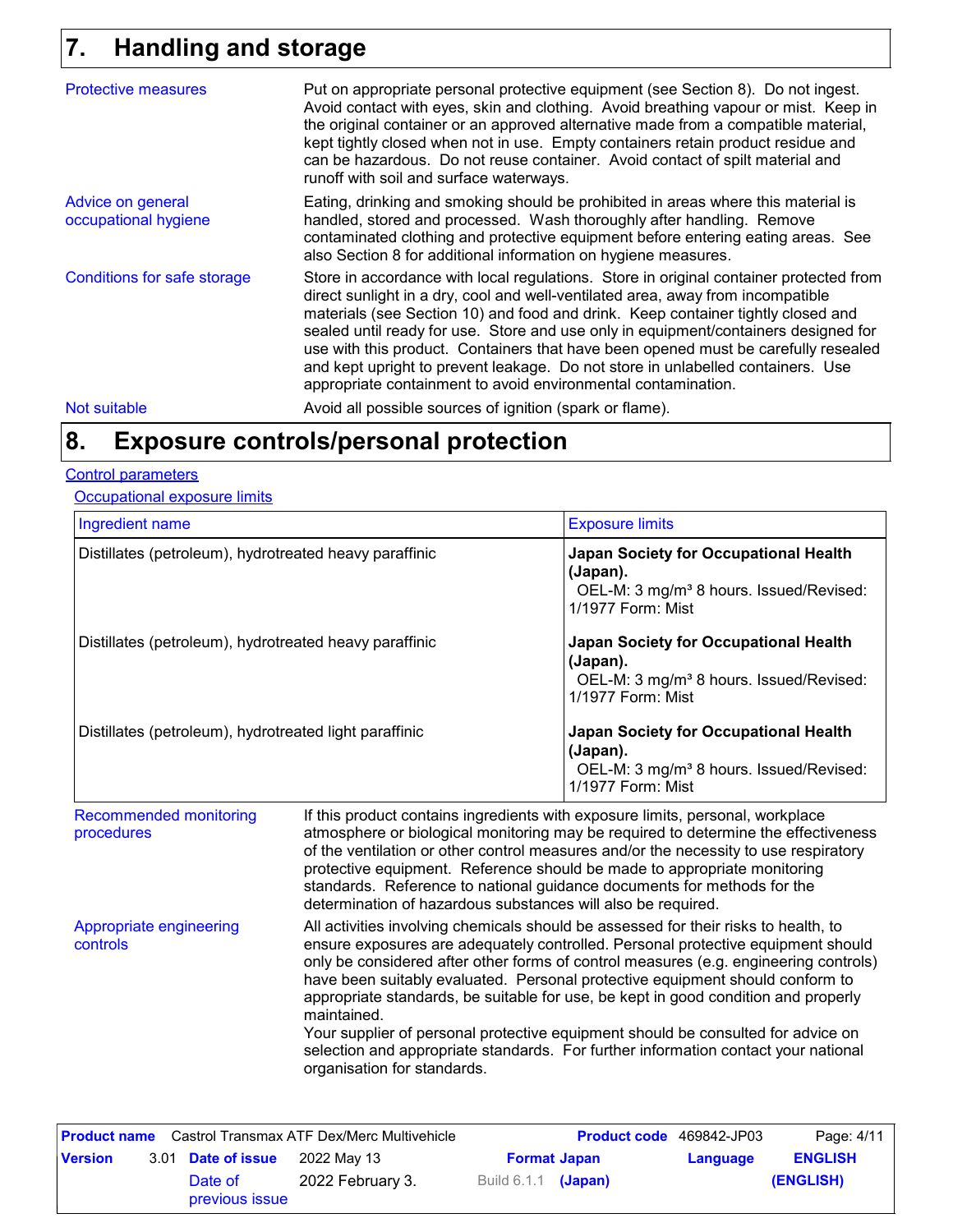# **8. Exposure controls/personal protection**

|                                           | Provide exhaust ventilation or other engineering controls to keep the relevant<br>airborne concentrations below their respective occupational exposure limits.<br>The final choice of protective equipment will depend upon a risk assessment. It is<br>important to ensure that all items of personal protective equipment are compatible.                                                                                                                                                                                                                                                                                                                                                                                                                                                     |
|-------------------------------------------|-------------------------------------------------------------------------------------------------------------------------------------------------------------------------------------------------------------------------------------------------------------------------------------------------------------------------------------------------------------------------------------------------------------------------------------------------------------------------------------------------------------------------------------------------------------------------------------------------------------------------------------------------------------------------------------------------------------------------------------------------------------------------------------------------|
| <b>Environmental exposure</b><br>controls | Emissions from ventilation or work process equipment should be checked to ensure<br>they comply with the requirements of environmental protection legislation. In some<br>cases, fume scrubbers, filters or engineering modifications to the process<br>equipment will be necessary to reduce emissions to acceptable levels.                                                                                                                                                                                                                                                                                                                                                                                                                                                                   |
| <b>Individual protection measures</b>     |                                                                                                                                                                                                                                                                                                                                                                                                                                                                                                                                                                                                                                                                                                                                                                                                 |
| <b>Hygiene measures</b>                   | Wash hands, forearms and face thoroughly after handling chemical products, before<br>eating, smoking and using the lavatory and at the end of the working period.<br>Appropriate techniques should be used to remove potentially contaminated clothing.<br>Wash contaminated clothing before reusing. Ensure that eyewash stations and<br>safety showers are close to the workstation location.                                                                                                                                                                                                                                                                                                                                                                                                 |
| <b>Respiratory protection</b>             | In case of insufficient ventilation, wear suitable respiratory equipment.<br>The correct choice of respiratory protection depends upon the chemicals being<br>handled, the conditions of work and use, and the condition of the respiratory<br>equipment. Safety procedures should be developed for each intended application.<br>Respiratory protection equipment should therefore be chosen in consultation with<br>the supplier/manufacturer and with a full assessment of the working conditions.                                                                                                                                                                                                                                                                                           |
| <b>Hand protection</b>                    | Wear protective gloves if prolonged or repeated contact is likely. Wear chemical<br>resistant gloves. Recommended: Nitrile gloves. The correct choice of protective<br>gloves depends upon the chemicals being handled, the conditions of work and use,<br>and the condition of the gloves (even the best chemically resistant glove will break<br>down after repeated chemical exposures). Most gloves provide only a short time of<br>protection before they must be discarded and replaced. Because specific work<br>environments and material handling practices vary, safety procedures should be<br>developed for each intended application. Gloves should therefore be chosen in<br>consultation with the supplier/manufacturer and with a full assessment of the<br>working conditions. |
| Eye protection                            | Safety glasses with side shields.                                                                                                                                                                                                                                                                                                                                                                                                                                                                                                                                                                                                                                                                                                                                                               |
| <b>Skin protection</b>                    | Use of protective clothing is good industrial practice.<br>Personal protective equipment for the body should be selected based on the task<br>being performed and the risks involved and should be approved by a specialist<br>before handling this product.<br>Cotton or polyester/cotton overalls will only provide protection against light<br>superficial contamination that will not soak through to the skin. Overalls should be<br>laundered on a regular basis. When the risk of skin exposure is high (e.g. when<br>cleaning up spillages or if there is a risk of splashing) then chemical resistant aprons<br>and/or impervious chemical suits and boots will be required.                                                                                                           |
| Other skin protection                     | Appropriate footwear and any additional skin protection measures should be<br>selected based on the task being performed and the risks involved and should be<br>approved by a specialist before handling this product.                                                                                                                                                                                                                                                                                                                                                                                                                                                                                                                                                                         |

### **9. Physical and chemical properties**

The conditions of measurement of all properties are at standard temperature and pressure unless otherwise indicated.

#### **Appearance**

| <b>Physical state</b> | Liquid.         |
|-----------------------|-----------------|
| Colour                | Red. [Light]    |
| Odour                 | Mild            |
| pH                    | Not applicable. |

|                |                           | <b>Product name</b> Castrol Transmax ATF Dex/Merc Multivehicle |                       | <b>Product code</b> 469842-JP03 |          | Page: 5/11     |
|----------------|---------------------------|----------------------------------------------------------------|-----------------------|---------------------------------|----------|----------------|
| <b>Version</b> | 3.01 Date of issue        | 2022 May 13                                                    |                       | <b>Format Japan</b>             | Language | <b>ENGLISH</b> |
|                | Date of<br>previous issue | 2022 February 3.                                               | Build $6.1.1$ (Japan) |                                 |          | (ENGLISH)      |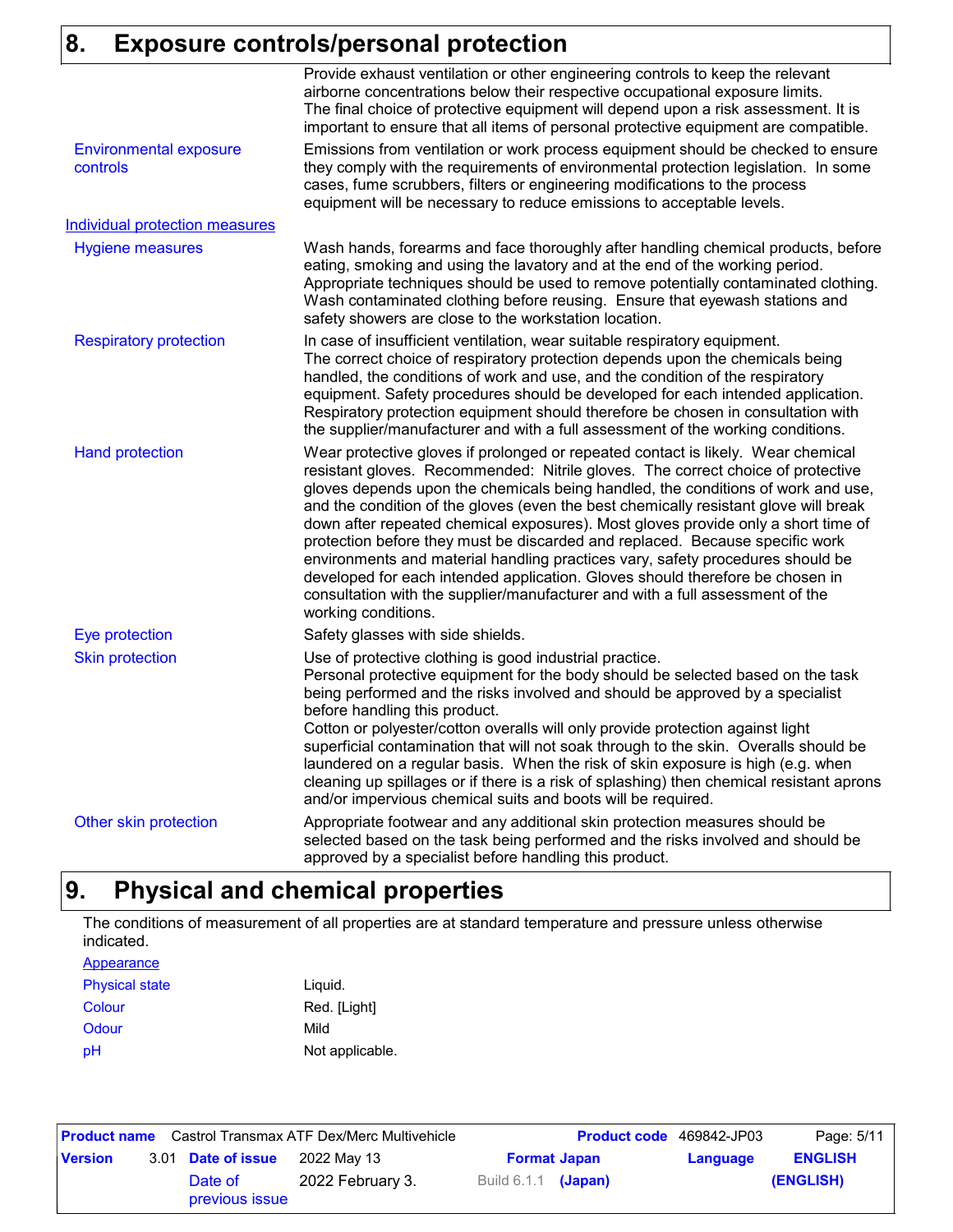# **9. Physical and chemical properties**

(g/l)

| Melting point/freezing point                                      | Not available.                                                                                                             |       |              |                         |          |               |                         |
|-------------------------------------------------------------------|----------------------------------------------------------------------------------------------------------------------------|-------|--------------|-------------------------|----------|---------------|-------------------------|
| <b>Softening point</b>                                            | Not available.                                                                                                             |       |              |                         |          |               |                         |
| <b>Boiling point, initial boiling</b><br>point, and boiling range | Not available.                                                                                                             |       |              |                         |          |               |                         |
| <b>Flash point</b>                                                | Closed cup: >170°C (>338°F) [Pensky-Martens]<br>Open cup: >200°C (>392°F) [Cleveland]                                      |       |              |                         |          |               |                         |
|                                                                   |                                                                                                                            |       |              |                         |          |               |                         |
| Fire point                                                        | Not available.                                                                                                             |       |              |                         |          |               |                         |
| <b>Evaporation rate</b>                                           | Not available.                                                                                                             |       |              |                         |          |               |                         |
| <b>Flammability</b>                                               | Not available.                                                                                                             |       |              |                         |          |               |                         |
| <b>Lower and upper</b><br>explosive (flammable)<br><b>limits</b>  | Not available.                                                                                                             |       |              |                         |          |               |                         |
| <b>Vapour pressure</b>                                            | Not available.                                                                                                             |       |              |                         |          |               |                         |
|                                                                   |                                                                                                                            |       |              | Vapour Pressure at 20°C |          |               | Vapour pressure at 50°C |
|                                                                   | <b>Ingredient name</b>                                                                                                     | mm Hg | kPa          | <b>Method</b>           | mm<br>Hg | kPa           | <b>Method</b>           |
|                                                                   | Distillates (petroleum),<br>hydrotreated heavy<br>paraffinic                                                               | 0.08  | < 0.011      | <b>ASTM D 5191</b>      |          |               |                         |
|                                                                   | Distillates (petroleum),<br>hydrotreated heavy<br>paraffinic                                                               | <0.08 | < 0.011      | <b>ASTM D 5191</b>      |          |               |                         |
|                                                                   | Distillates (petroleum),<br>hydrotreated light<br>paraffinic                                                               | <0.08 | < 0.011      | <b>ASTM D 5191</b>      |          |               |                         |
| <b>Relative vapour density</b>                                    | Not available.                                                                                                             |       |              |                         |          |               |                         |
| <b>Relative Density</b>                                           | Not available.                                                                                                             |       |              |                         |          |               |                         |
| <b>Density</b>                                                    | $<$ 1 g/cm <sup>3</sup> [15°C (59°F)]                                                                                      |       |              |                         |          |               |                         |
| <b>Auto-ignition temperature</b>                                  | Not available.                                                                                                             |       |              |                         |          |               |                         |
|                                                                   | <b>Ingredient name</b>                                                                                                     |       | $\mathbf{C}$ | $\overline{\mathsf{F}}$ |          | <b>Method</b> |                         |
|                                                                   | Not listed.                                                                                                                |       |              |                         |          |               |                         |
| <b>Decomposition temperature</b>                                  | Not available.                                                                                                             |       |              |                         |          |               |                         |
| Lower and upper explosion<br>limit/flammability limit             | Not available.                                                                                                             |       |              |                         |          |               |                         |
| <b>Volatility</b>                                                 | Not available.                                                                                                             |       |              |                         |          |               |                         |
| <b>Critical temperature</b>                                       | Not available.                                                                                                             |       |              |                         |          |               |                         |
| <b>Oxidising properties</b>                                       | Not available.                                                                                                             |       |              |                         |          |               |                         |
| <b>Viscosity</b>                                                  | Kinematic: 35 mm <sup>2</sup> /s (35 cSt) at 40°C<br>Kinematic: 7 to 8 mm <sup>2</sup> /s (7 to 8 cSt) at 100 $^{\circ}$ C |       |              |                         |          |               |                         |
| <b>Drop Point</b>                                                 | Not available.                                                                                                             |       |              |                         |          |               |                         |
| <b>Density</b>                                                    | <1000 kg/m <sup>3</sup> (<1 g/cm <sup>3</sup> ) at 15°C                                                                    |       |              |                         |          |               |                         |
| <b>Solubility</b>                                                 | insoluble in water.                                                                                                        |       |              |                         |          |               |                         |
| Solubility at room temperature                                    | Not available.                                                                                                             |       |              |                         |          |               |                         |

|                |                           | <b>Product name</b> Castrol Transmax ATF Dex/Merc Multivehicle |                       | <b>Product code</b> 469842-JP03 |          | Page: 6/11     |
|----------------|---------------------------|----------------------------------------------------------------|-----------------------|---------------------------------|----------|----------------|
| <b>Version</b> | 3.01 Date of issue        | 2022 May 13                                                    |                       | <b>Format Japan</b>             | Language | <b>ENGLISH</b> |
|                | Date of<br>previous issue | 2022 February 3.                                               | Build $6.1.1$ (Japan) |                                 |          | (ENGLISH)      |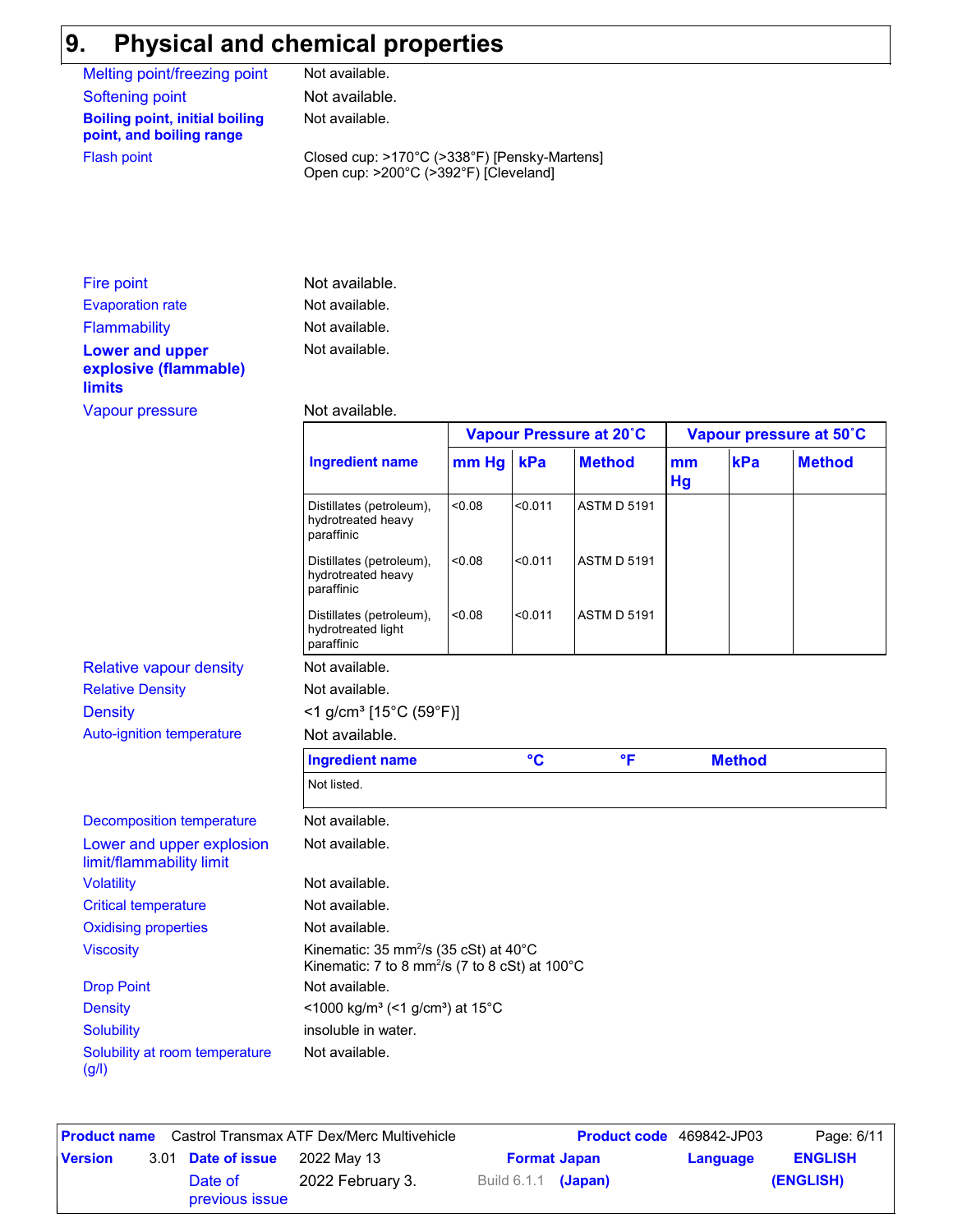## **9. Physical and chemical properties**

| <b>Dispersibility properties</b> | Not available.  |
|----------------------------------|-----------------|
| Partition coefficient (LogKow)   | Not applicable. |
| <b>Remarks</b>                   | Not available.  |
| <b>Particle characteristics</b>  |                 |
| Median particle size             | Not applicable  |

# applicable.

### **Stability and reactivity 10.**

| Reactivity                                 | No specific test data available for this product. Refer to Conditions to avoid and<br>Incompatible materials for additional information.                                   |
|--------------------------------------------|----------------------------------------------------------------------------------------------------------------------------------------------------------------------------|
| <b>Chemical stability</b>                  | The product is stable.                                                                                                                                                     |
| Possibility of hazardous<br>reactions      | Under normal conditions of storage and use, hazardous reactions will not occur.<br>Under normal conditions of storage and use, hazardous polymerisation will not<br>occur. |
| Conditions to avoid                        | Avoid all possible sources of ignition (spark or flame).                                                                                                                   |
| Incompatible materials                     | Reactive or incompatible with the following materials: oxidising materials.                                                                                                |
| <b>Hazardous decomposition</b><br>products | Under normal conditions of storage and use, hazardous decomposition products<br>should not be produced.                                                                    |

### **Toxicological information 11.**

| <b>Acute toxicity</b>                                  |           |                |                       |                 |                |
|--------------------------------------------------------|-----------|----------------|-----------------------|-----------------|----------------|
| Product/ingredient<br>name                             |           | <b>Species</b> | Result                | <b>Exposure</b> | <b>Remarks</b> |
| 2-(2-heptadec-8-enyl-<br>2-imidazolin-1-yl)<br>ethanol | LD50 Oral | Rat            | 500 to 5000 mg/<br>kg | $\blacksquare$  | ۰              |
| <b>Irritation/Corrosion</b>                            |           |                |                       |                 |                |
| No data available                                      |           |                |                       |                 |                |
| <b>Sensitiser</b>                                      |           |                |                       |                 |                |
| No data available                                      |           |                |                       |                 |                |
| Carcinogenicity                                        |           |                |                       |                 |                |
| No data available                                      |           |                |                       |                 |                |
| <b>Mutagenicity</b>                                    |           |                |                       |                 |                |
| No data available                                      |           |                |                       |                 |                |
| Teratogenicity                                         |           |                |                       |                 |                |
| No data available                                      |           |                |                       |                 |                |
| <b>Reproductive toxicity</b>                           |           |                |                       |                 |                |
|                                                        |           |                |                       |                 |                |

#### Aspiration hazard

| <b>Name</b>                                            | Result                                |
|--------------------------------------------------------|---------------------------------------|
| Distillates (petroleum), hydrotreated heavy paraffinic | <b>ASPIRATION HAZARD - Category 1</b> |
| Distillates (petroleum), hydrotreated light paraffinic | <b>ASPIRATION HAZARD - Category 1</b> |

Information on likely routes of exposure Routes of entry anticipated: Dermal, Inhalation.

|                |                           | <b>Product name</b> Castrol Transmax ATF Dex/Merc Multivehicle |                       | <b>Product code</b> 469842-JP03 |          | Page: 7/11     |
|----------------|---------------------------|----------------------------------------------------------------|-----------------------|---------------------------------|----------|----------------|
| <b>Version</b> | 3.01 Date of issue        | 2022 May 13                                                    | <b>Format Japan</b>   |                                 | Language | <b>ENGLISH</b> |
|                | Date of<br>previous issue | 2022 February 3.                                               | Build $6.1.1$ (Japan) |                                 |          | (ENGLISH)      |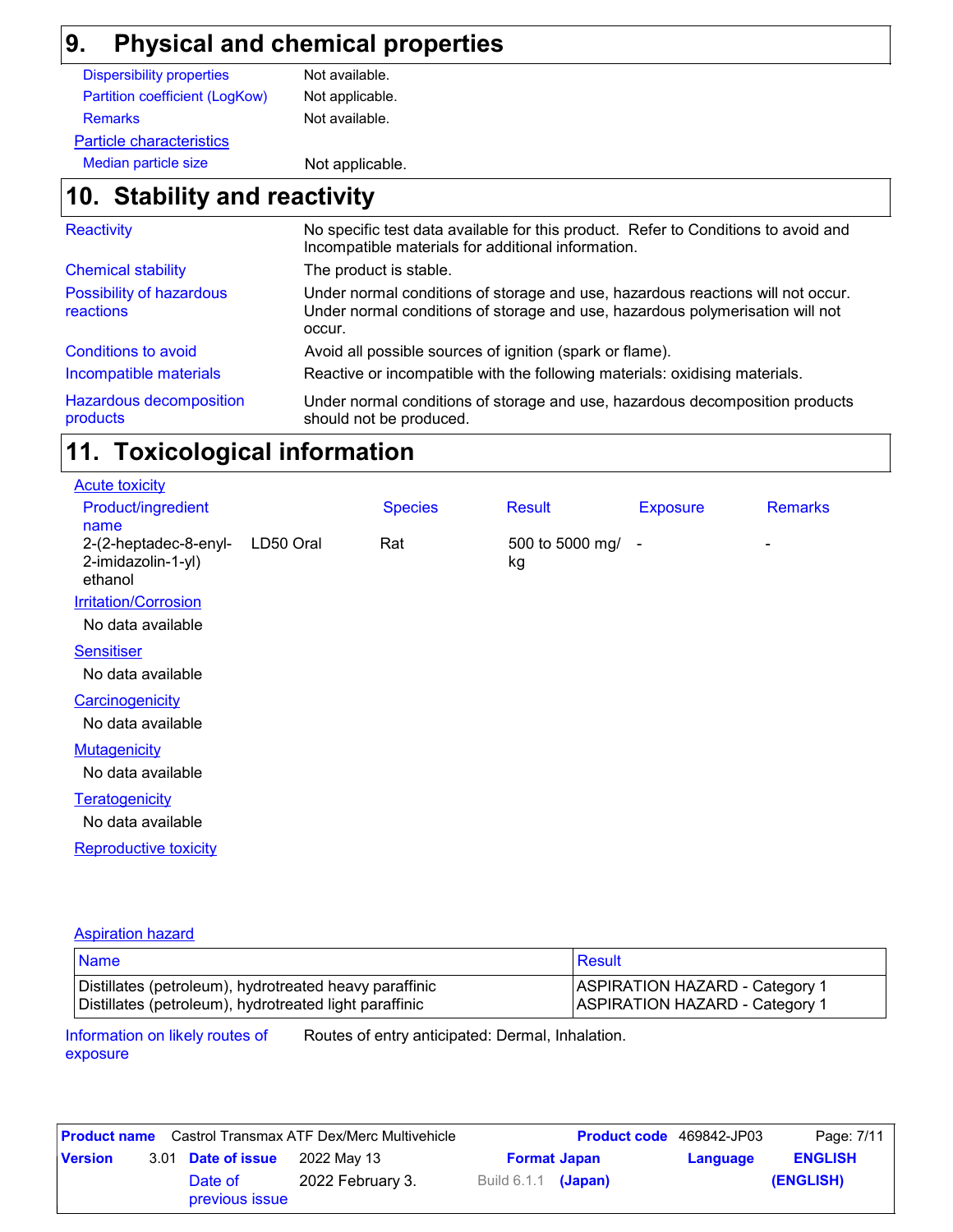# **11. Toxicological information**

| Potential acute health effects        |                                                                                                                             |
|---------------------------------------|-----------------------------------------------------------------------------------------------------------------------------|
| Eye contact                           | No known significant effects or critical hazards.                                                                           |
| Inhalation                            | Exposure to decomposition products may cause a health hazard. Serious effects<br>may be delayed following exposure.         |
| <b>Skin contact</b>                   | Defatting to the skin. May cause skin dryness and irritation.                                                               |
| Ingestion                             | No known significant effects or critical hazards.                                                                           |
|                                       | Symptoms related to the physical, chemical and toxicological characteristics                                                |
| Eye contact                           | No specific data.                                                                                                           |
| Inhalation                            | May be harmful by inhalation if exposure to vapour, mists or fumes resulting from<br>thermal decomposition products occurs. |
| <b>Skin contact</b>                   | Adverse symptoms may include the following:<br>irritation<br>dryness<br>cracking                                            |
| Ingestion                             | No specific data.                                                                                                           |
|                                       | Delayed and immediate effects as well as chronic effects from short and long-term exposure                                  |
| Eye contact                           | Potential risk of transient stinging or redness if accidental eye contact occurs.                                           |
| <b>Skin contact</b>                   | Prolonged or repeated contact can defat the skin and lead to irritation, cracking and/<br>or dermatitis.                    |
| Ingestion                             | Ingestion of large quantities may cause nausea and diarrhoea.                                                               |
| Potential chronic health effects      |                                                                                                                             |
| General                               | No known significant effects or critical hazards.                                                                           |
| Carcinogenicity                       | No known significant effects or critical hazards.                                                                           |
| <b>Mutagenicity</b>                   | No known significant effects or critical hazards.                                                                           |
| <b>Teratogenicity</b>                 | No known significant effects or critical hazards.                                                                           |
| <b>Developmental effects</b>          | No known significant effects or critical hazards.                                                                           |
| <b>Fertility effects</b>              | No known significant effects or critical hazards.                                                                           |
| <b>Numerical measures of toxicity</b> |                                                                                                                             |
| <b>Acute toxicity estimates</b>       |                                                                                                                             |
|                                       |                                                                                                                             |

No data available

### **Ecological information 12.**

| <b>Environmental effects</b>     | This material is harmful to aquatic life.                                                                                 |
|----------------------------------|---------------------------------------------------------------------------------------------------------------------------|
| Persistence and degradability    | Not expected to be rapidly degradable.                                                                                    |
| <b>Bioaccumulative potential</b> | This product is not expected to bioaccumulate through food chains in the<br>environment.                                  |
| <b>Mobility</b>                  | Spillages may penetrate the soil causing ground water contamination.                                                      |
| Hazardous to the ozone layer     | Not applicable.                                                                                                           |
| Other ecological information     | Spills may form a film on water surfaces causing physical damage to organisms.<br>Oxygen transfer could also be impaired. |

| <b>Product name</b> Castrol Transmax ATF Dex/Merc Multivehicle |  |                           | <b>Product code</b> 469842-JP03 |                            | Page: 8/11          |          |                |
|----------------------------------------------------------------|--|---------------------------|---------------------------------|----------------------------|---------------------|----------|----------------|
| <b>Version</b>                                                 |  | 3.01 Date of issue        | 2022 May 13                     |                            | <b>Format Japan</b> | Language | <b>ENGLISH</b> |
|                                                                |  | Date of<br>previous issue | 2022 February 3.                | Build 6.1.1 <b>(Japan)</b> |                     |          | (ENGLISH)      |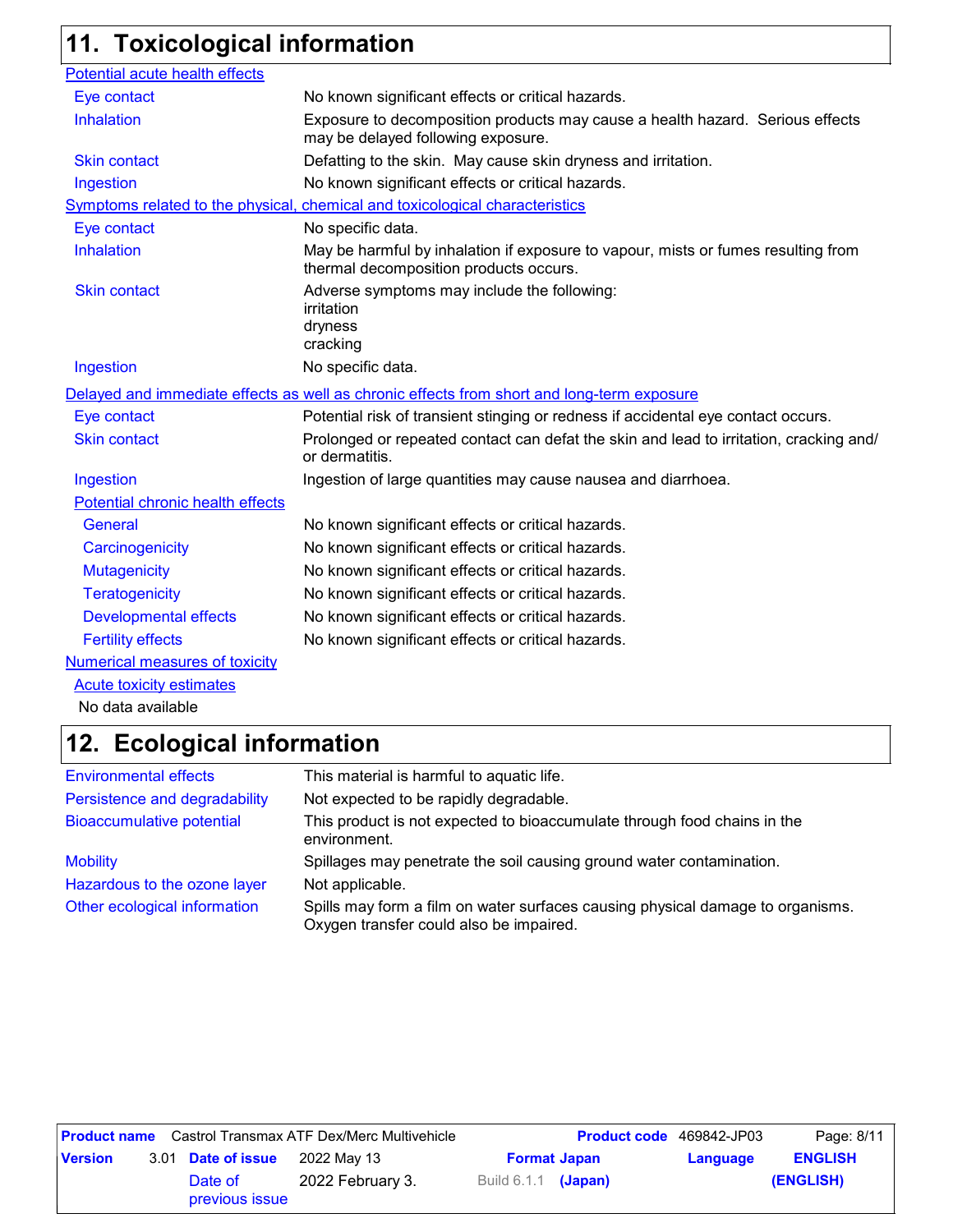### **Disposal considerations 13.**

Disposal methods

The generation of waste should be avoided or minimised wherever possible. Significant quantities of waste product residues should not be disposed of via the foul sewer but processed in a suitable effluent treatment plant. Dispose of surplus and non-recyclable products via a licensed waste disposal contractor. Disposal of this product, solutions and any by-products should at all times comply with the requirements of environmental protection and waste disposal legislation and any regional local authority requirements. Waste packaging should be recycled. Incineration or landfill should only be considered when recycling is not feasible. This material and its container must be disposed of in a safe way. Care should be taken when handling emptied containers that have not been cleaned or rinsed out. Empty containers or liners may retain some product residues. Avoid dispersal of spilt material and runoff and contact with soil, waterways, drains and sewers.

### **14. Transport information**

|                                      | <b>IMDG</b>    | <b>IATA</b>              |
|--------------------------------------|----------------|--------------------------|
| <b>UN</b> number                     | Not regulated. | Not regulated.           |
| <b>UN proper</b><br>shipping name    | -              |                          |
| <b>Transport hazard</b><br>class(es) | $\blacksquare$ |                          |
| <b>Packing group</b>                 | ٠              | ٠                        |
| <b>Environmental</b><br>hazards      | No.            | No.                      |
| <b>Additional</b><br>information     | -              | $\overline{\phantom{0}}$ |

Special precautions for user Not available.

Not available.

### **15. Regulatory information**

#### Fire Service Law

| Category    | Substance name/Type | Danger<br>category | Signal word                | <b>Designated</b><br>quantity |
|-------------|---------------------|--------------------|----------------------------|-------------------------------|
| Category IV | Class IV petroleums | Ш                  | Flammable - Keep Fire Away | 16000 L                       |

ISHL

Special Organic Solvents, etc. Not available.

#### Substances requiring labelling

| Ingredient name | Name on list | <b>CAS no.</b> | Conc. | <b>Status</b> | ∣ Reference⊹<br>number |
|-----------------|--------------|----------------|-------|---------------|------------------------|
| -               | Mineral oil  |                | ≥90   | Listed        | 168                    |

| <b>Product name</b> Castrol Transmax ATF Dex/Merc Multivehicle |  |                           | <b>Product code</b> 469842-JP03 |                       | Page: 9/11 |          |                |
|----------------------------------------------------------------|--|---------------------------|---------------------------------|-----------------------|------------|----------|----------------|
| <b>Version</b>                                                 |  | 3.01 Date of issue        | 2022 May 13                     | <b>Format Japan</b>   |            | Language | <b>ENGLISH</b> |
|                                                                |  | Date of<br>previous issue | 2022 February 3.                | Build $6.1.1$ (Japan) |            |          | (ENGLISH)      |

Transport in bulk according to IMO instruments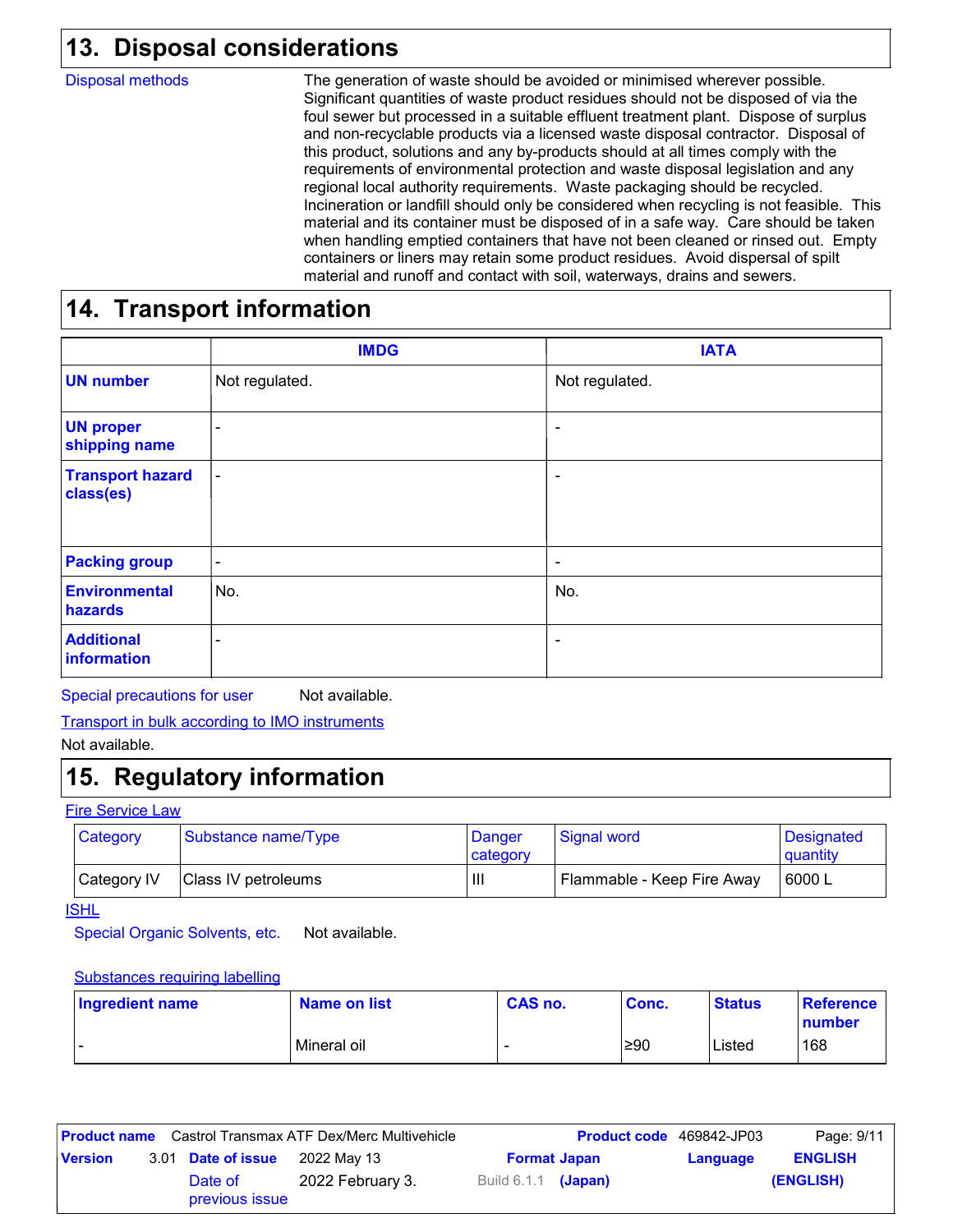## **15. Regulatory information**

Chemicals requiring notification

| <b>Ingredient name</b> | Name on list | CAS no. | Conc. | <b>Status</b> | <b>Reference</b><br>number |
|------------------------|--------------|---------|-------|---------------|----------------------------|
|                        | Mineral oil  |         | l≥90  | Listed        | 168                        |

Pollutant Release and Transfer Registers (PRTR)

Not applicable.

#### **Other regulations**

| <b>Australia inventory (AIIC)</b>                            | All components are listed or exempted.                                                                   |
|--------------------------------------------------------------|----------------------------------------------------------------------------------------------------------|
| Canada inventory                                             | All components are listed or exempted.                                                                   |
| China inventory (IECSC)                                      | All components are listed or exempted.                                                                   |
| Japan inventory (CSCL)                                       | All components are listed or exempted.                                                                   |
| Korea inventory (KECI)                                       | All components are listed or exempted.                                                                   |
| <b>Philippines inventory</b><br>(PICCS)                      | Not determined.                                                                                          |
| <b>Taiwan Chemical</b><br><b>Substances Inventory (TCSI)</b> | All components are listed or exempted.                                                                   |
| <b>United States inventory</b><br>(TSCA 8b)                  | Not determined.                                                                                          |
| <b>REACH Status</b>                                          | For the REACH status of this product please consult your company contact, as<br>identified in Section 1. |

#### **Other information 16.**

| <b>History</b>                 |                                                                                                                                                                                                                                                                                                                                                                                                                                                                                                                                                                                                                                                                                                                                                                                                                                                                                                                                                                                                                                                                                                                                                            |
|--------------------------------|------------------------------------------------------------------------------------------------------------------------------------------------------------------------------------------------------------------------------------------------------------------------------------------------------------------------------------------------------------------------------------------------------------------------------------------------------------------------------------------------------------------------------------------------------------------------------------------------------------------------------------------------------------------------------------------------------------------------------------------------------------------------------------------------------------------------------------------------------------------------------------------------------------------------------------------------------------------------------------------------------------------------------------------------------------------------------------------------------------------------------------------------------------|
| Date of issue/Date of revision | 2022 May 13.                                                                                                                                                                                                                                                                                                                                                                                                                                                                                                                                                                                                                                                                                                                                                                                                                                                                                                                                                                                                                                                                                                                                               |
| Date of previous issue         | 2022 February 3.                                                                                                                                                                                                                                                                                                                                                                                                                                                                                                                                                                                                                                                                                                                                                                                                                                                                                                                                                                                                                                                                                                                                           |
| <b>Prepared by</b>             | <b>Product Stewardship</b>                                                                                                                                                                                                                                                                                                                                                                                                                                                                                                                                                                                                                                                                                                                                                                                                                                                                                                                                                                                                                                                                                                                                 |
|                                | The Japan key to abbreviations is as follows:                                                                                                                                                                                                                                                                                                                                                                                                                                                                                                                                                                                                                                                                                                                                                                                                                                                                                                                                                                                                                                                                                                              |
|                                | GHS = Global Harmonized System<br>CAS Number = Chemical Abstracts Service Registry Number<br>ISHL = Industrial Safety and Health Law<br>OSHL = Occupational Safety and Health Law<br>PRTR = Law Concerning Reporting of the Release into the Environment of Specific<br>Chemical Substances and Promoting Improvements in Their Management<br><b>ENCS = Existing and New Chemical Substances</b><br>METI = Ministry of Economy, Trade and Industry<br><b>OEL = Occupational Exposure Limit</b><br>JSOH = Japan Society for Occupational Health<br>REACH = Registration, Evaluation, Authorisation and Restriction of Chemicals<br>Regulation [Regulation (EC) No. 1907/2006]<br>TWA = Time weighted average<br>STEL = Short term exposure limit<br>IMDG = International Maritime Organization Rules, rules governing shipment of<br>goods by water.<br>IATA = International Air Transport Association, the organization<br>UN Number = United Nations Number, a four digit number assigned by the United<br>Nations Committee of Experts on the Transport of Dangerous Goods.<br>Varies = may contain one or more of the following 64741-88-4, 64741-89-5, |

| Castrol Transmax ATF Dex/Merc Multivehicle<br><b>Product name</b> |  |                           | <b>Product code</b> 469842-JP03 |                       | Page: 10/11 |          |                |
|-------------------------------------------------------------------|--|---------------------------|---------------------------------|-----------------------|-------------|----------|----------------|
| <b>Version</b>                                                    |  | 3.01 <b>Date of issue</b> | 2022 Mav 13                     | <b>Format Japan</b>   |             | Language | <b>ENGLISH</b> |
|                                                                   |  | Date of<br>previous issue | 2022 February 3.                | Build $6.1.1$ (Japan) |             |          | (ENGLISH)      |